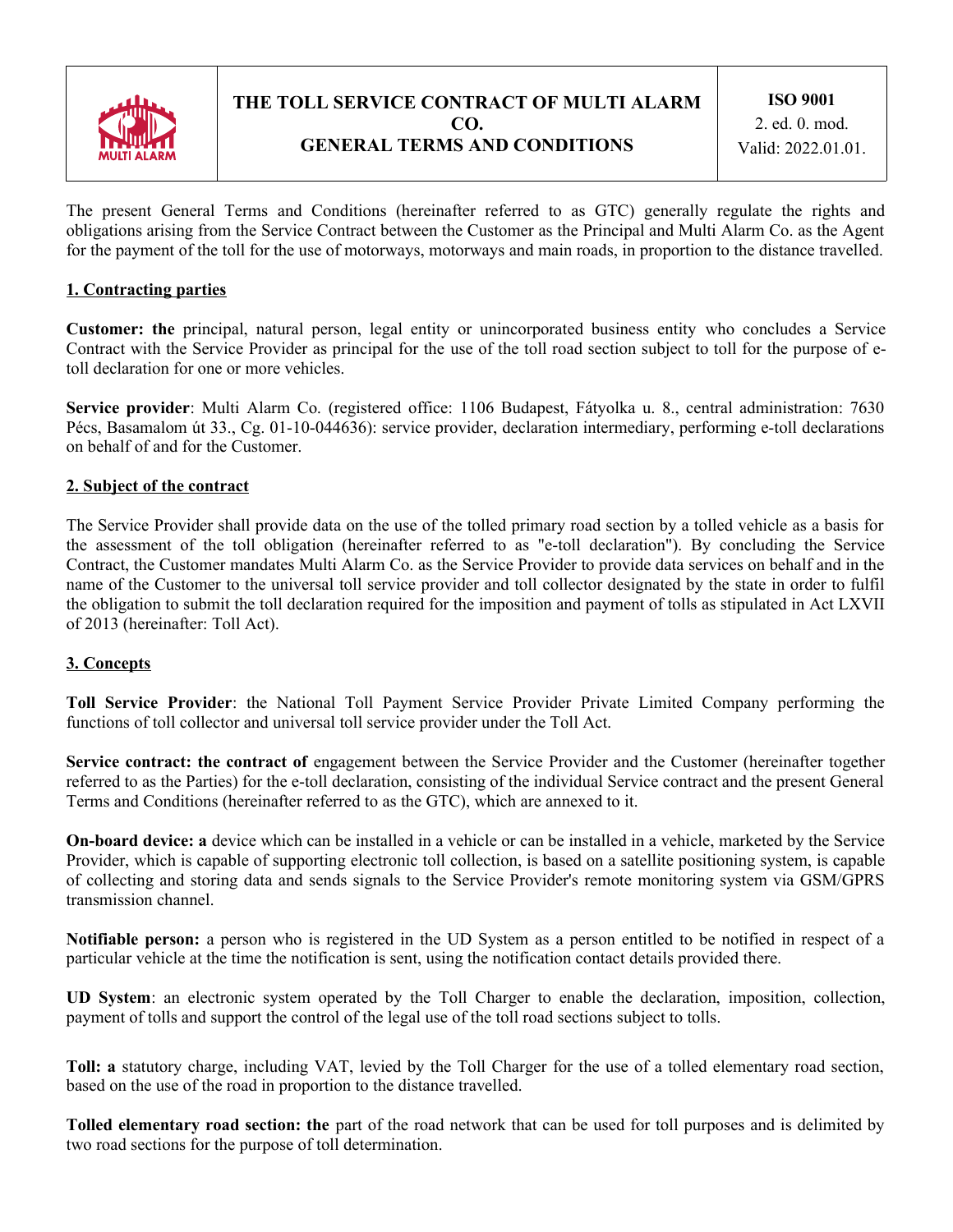**Toll vehicle: a** "toll vehicle" according to the Toll Act.

**Road user:** a person driving a motor vehicle while using the road.

**Correspondence ticket: a** pre-purchased right to use a pre-defined toll road network for the use of at least one toll road section of the toll road network by a pre-defined toll motor vehicle.

## **4. Customer's and Service Provider's liability and service fee**

4.1 It is the Customer's responsibility to obtain the statutory right to use the toll road sections, to declare the use of the toll road with the assistance of the Service Provider and to pay the toll. The Customer is obliged to ensure that the vehicle subject to the toll is driven with a functioning on-board device on both toll and non-toll road sections.

4.2 By concluding the Service Contract, the Customer entrusts the Service Provider as the toll collection agent with the declaration of the use of the toll road sections.

4.3 By concluding the Service Contract, the Customer declares that he has a right on the toll vehicles concerned which entitles him to conclude the Service Contract.

4.4.The Service Provider shall electronically send the data on the use of the toll road section extracted from the toll vehicle by means of the on-board device distributed by the Service Provider to the Toll Charger on behalf of and in place of the Customer. On the basis of the data provided by the Service Provider, the Toll Charger shall establish and collect the toll.

4.5. Toll assessment, account management, balance recording, toll collection and toll control are not performed under this Service Contract, but by the Toll Charger on the basis of a contract with the Customer.

4.6 The Customer undertakes to pay the one-off service fee (system access fee) to the Service Provider against invoice within the payment deadline indicated therein. The amount of the one-off system entry fee is set out in the Service Provider's current fee table available on the Service Provider's website www.multialarm.hu.

4.6.1 In the case of a debt owed to the Service Provider, the communication of a written payment demand to the customer or the bill payer shall interrupt the limitation period for the claim.

4.6.2 If the Customer fails to pay the one-off service fee on time, the Service Provider shall charge interest on late payment and, after unsuccessful demand by the Customer, transfer the collection of the claim to a debt collection company. The Customer shall be liable to pay the default interest and the costs related to the recovery. The claim management fee is HUF 5.000, - + VAT.

4.6.3 At the Customer's request, the Service Provider will send the invoice electronically, for the receipt of which the Customer must provide a valid e-mail address.

## **5. Establishment of the Service Contract**

5.1 In order for the Service Agreement to be concluded between the Customer and the Service Provider, the following conditions must be fulfilled in the following order:

- the Customer enters into a Service Contract with the Service Provider for the declaration of e-tolls, and
- the on-board equipment marketed by the Service Provider is installed in the vehicles covered by the e-toll declaration and is functioning correctly, and
- the Customer is registered in the toll payment system of the Toll Charger, and
- the Toll Charger's request is acknowledged by the Service Provider to the Toll Charger.

The contract shall be concluded for an indefinite period of time, subject to the conditions set out in clause 5.1. The Parties shall consider the notification of the Customer by the Toll Charger of the successful registration in the UD system as notification of the entry into force of the Service Contract.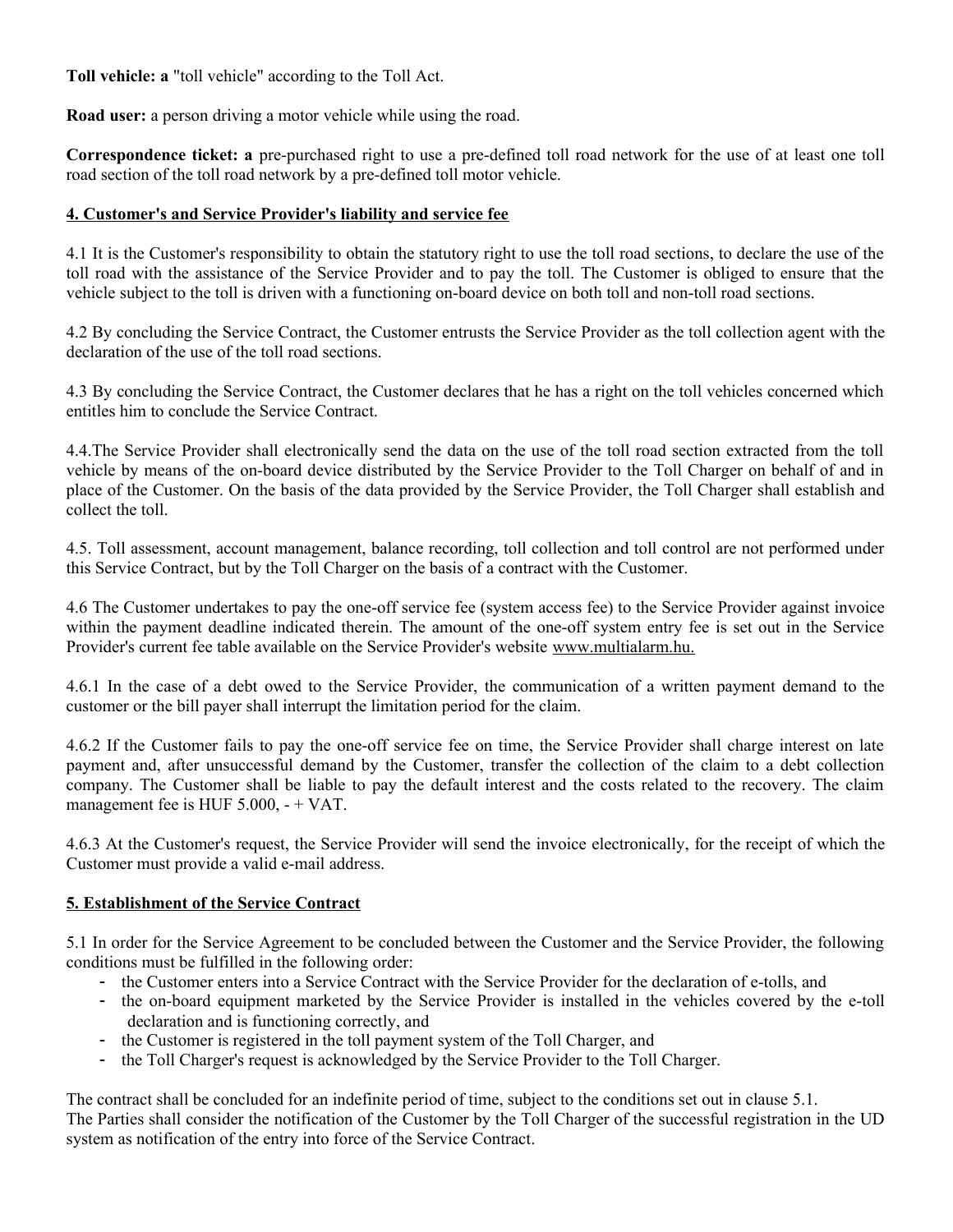## **6. Installation and operation of the on-board device**

6.1 The Service Provider shall provide the on-board device for the connection of the vehicles covered by the Service Contract to the e-toll declaration system for a fee specified in the Service Provider's current fee schedule, which shall become the property of the Customer upon the entry into force of the Service Contract.

6.2 The on-board device and its accessories are the property of the Customer, the GSM/GPRS subscription holder is the Service Provider. The operation of the on-board device is described in the information on its operation and use available on the Service Provider's website (www.multialarm.hu).

6.3 The installation and removal of the deck equipment may only be carried out by a service technician appointed by the Service Provider. The Customer shall be liable for the cost of the installation.

6.4 The proper use of the on-board equipment is the responsibility of the Customer. When using the on-board equipment, the Customer shall comply with the instructions contained in the information on the operation and use of the on-board equipment.

6.5.The following cases are not considered to be normal use or an unavoidable cause beyond the control of the Service Provider, in which case the Service Provider shall not be liable for the proper functioning of the on-board equipment:

- interferes in any way with the operation of the on-board equipment by any person other than the service provider designated by the Service Provider,
- the Customer or a third party uses any device or any process that may affect the operation of the on-board device, including the connection of any device that degrades the quality of the operation or communication of the on-board device,
- the on-board equipment is intentionally damaged by the Customer or a third party, regardless of the fact that the damage does not affect its parameters for the fulfilment of the declaration of the actual road use,
- the on-board equipment is damaged or destroyed as a result of an accident, an act of God, damage or other external impact,
- fails to comply with its obligation to use the on-board equipment set out in these GTC.

6.6 The Customer acknowledges that the e-toll declaration is only functional if the remote signaling routes are also functional. The Service Provider shall not be liable for any loss or damage suffered by the Customer due to the failure of the telecommunication service or due to the loss of signals caused by geographical or atmospheric conditions.

#### **7. Procedure in case of failure of the on-board equipment**

7.1 The Customer shall immediately notify the Service Provider of any failure, damage or destruction of the on-board equipment by calling +36 72 513 133, and shall make the vehicle available for servicing upon the Service Provider's request. The Service Provider shall not be liable for any disadvantage/damage resulting from the delayed notification of the defect or failure to notify.

7.2 If the Service Provider detects a malfunction of the on-board device and as a result of the malfunction the e-toll declaration is not sent to the Toll Charger or is sent incorrectly, the Service Provider shall notify the person to be notified within 10 minutes of becoming aware of the malfunction at the e-mail address, SMS number and telephone number registered in the Toll Charger's system and provided for notification. The notification shall include the time of detection of the problem, a brief description and the registration number of the vehicle concerned.

7.3 In case of failure of the on-board equipment, the Customer shall acquire the right to use the toll by purchasing a frequent travel ticket prior to the use of the toll.

7.4. The Service Provider is obliged to notify the Notifyee within 10 minutes after the on-board device failure is detected. The means of notification are e-mail, SMS and telephone. The notification must include the fact, time, brief description and registration number of the vehicle concerned.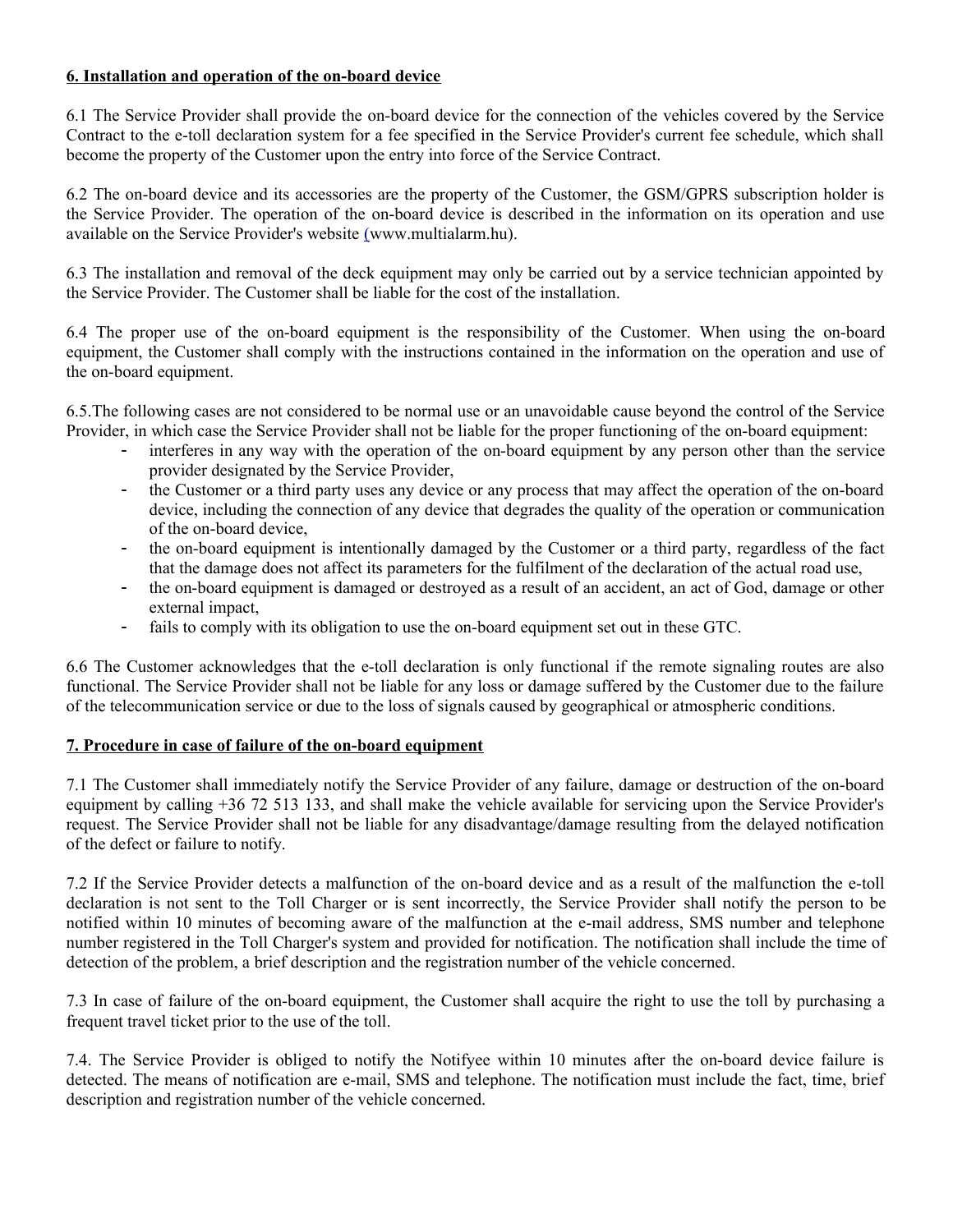7.5 The Customer may, at his own risk, request in writing that the Service Provider refrain from notifying him by telephone or SMS of the on-board equipment failure in accordance with Clauses 7.2 and 7.4 of the GTC. In this case, the Customer acknowledges and assumes the risk that, by not notifying by telephone and SMS, the on-board equipment fault may only be notified to the e-mail address registered in the Toll Charger's system and provided for notification. The restriction of the means of notification shall not prevent the imposition of a fine for unauthorized use of the road and the Customer shall be liable for any fine or other legal consequence resulting therefrom.

7.6 The Service Provider excludes all liability for any damages resulting from the malfunction of the on-board equipment, other than the damages and disadvantages incurred in connection with the unauthorized use of the road, in accordance with the provisions of paragraph 314 (2) of the Civil Code.

## **8. Data-latency malfunction and serious malfunction**

8.1 In the event of a possible failure of the remote monitoring system, whether complete or affecting several Customers, due to which the Service Provider is foreseeably unable to provide the data required for the e-toll declaration, but the data can be expected to be recovered after the failure is detected, i.e. the failure does not result in data loss and the data provision to the Toll Charger can be guaranteed within 24 hours of the failure, the Service Provider shall notify the Toll Charger immediately after the failure is detected. In this case, the Customer's use of the road shall not be considered as unauthorized. If the Service Provider is not able to rectify the fault with data loss by the beginning of the 19th hour after the fault occurred, the procedure under clauses 8.2.1 and 8.2.2 of the GTC shall apply.

8.2.1 In the event of a failure of the remote monitoring system, which may affect all or several Customers, and which prevents the Service Provider from completing the e-toll declaration and the data declaration cannot be completed even if the failure is rectified, the Service Provider shall notify the Toll Charger of the serious malfunction within 60 minutes of its occurrence.

8.2.2.2 The Service Provider shall then notify the person designated by the Customer as the Person to be Notified in the electronic toll collection system of the serious malfunction within a maximum of 4 hours of the notification of the serious malfunction to the Toll Charger by e-mail and SMS or e-mail and telephone call, that they must purchase a relative ticket at the earliest 1 hour after the notification.

The notification includes:

- the date on which the serious malfunction occurred,
- a brief description of the malfunction, including the cause of the malfunction,
- the registration number of the vehicle concerned,
- a reminder of the obligation to top up and monitor your balance, the exact date from which you will be obliged to buy a travelcard, and that failure to do so will result in unauthorized use and a fine.

## **9. Procedure in the event of a jump**

9.1 In the event of a so-called jump as defined by the Toll Charger, the Service Provider shall notify the Notified Person by e-mail and SMS message within 5 minutes of the confirmation of the jump report sent by the UD system.

9.2 If the UD system initiates an acknowledgement of the reported jump based on the confirmation, the Service Provider shall notify the Notifyee that a jump has been made for a given vehicle (with the number plate) between the two times and the two GPS coordinates (with the coordinates and times) in the absence of position data(s) with presumed road use.

9.3 If no declaration is initiated in the UD system in relation to the notified jump on the basis of the confirmation, the Notifyee will be notified by the Service Provider,

- stating the reason why the return was not initiated,
- that a jump has been reported for a given Vehicle (with registration number) between two dates and two GPS coordinates (with coordinates and dates) in the absence of position data(s), but no declaration has been initiated.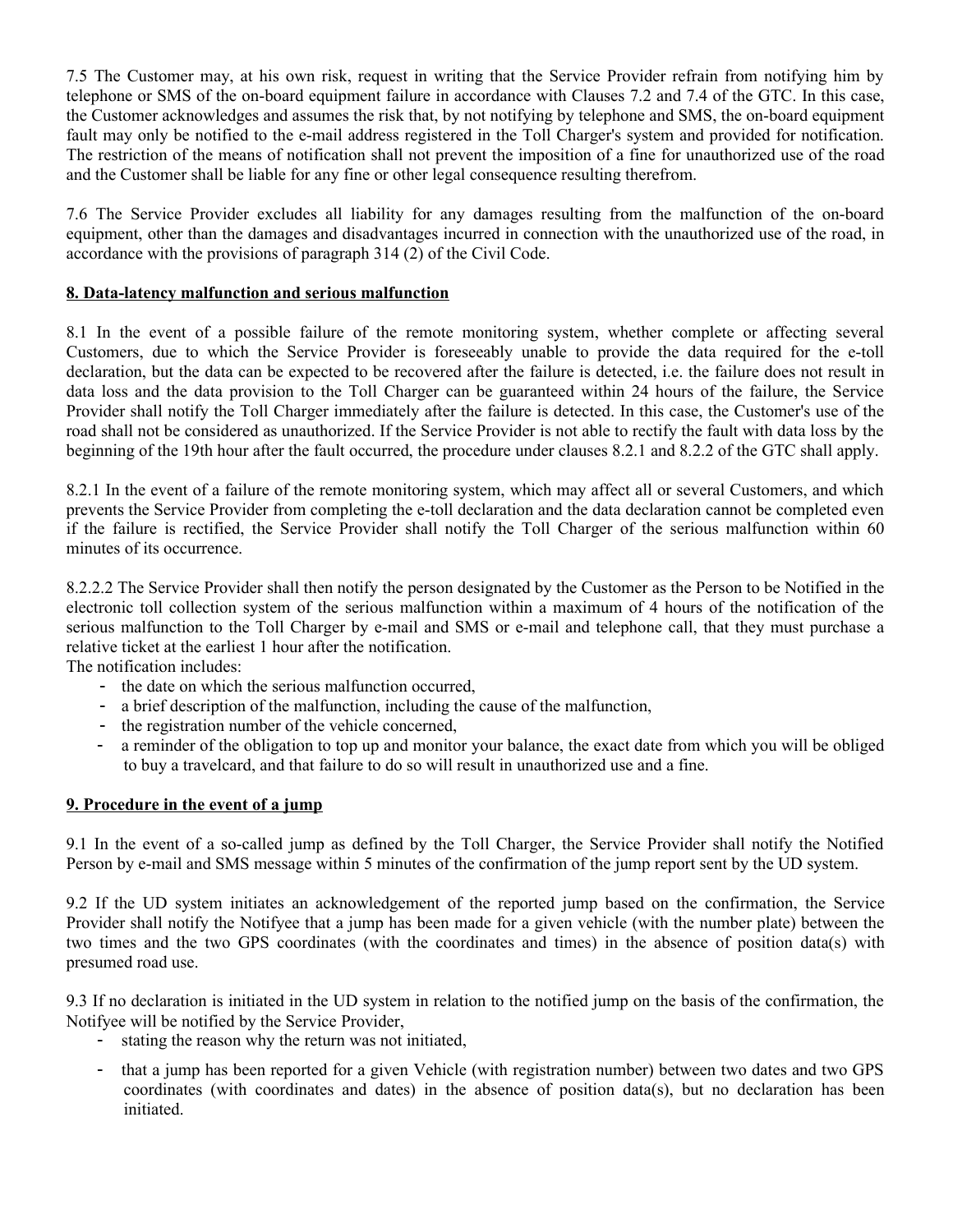The Service Provider shall simultaneously notify the Toll Charger of the jump. After notification to the UD system, the jump is handled by the UD system.

## **10. Notification of the Customer**

10.1 The Service Provider shall notify the Customer in the cases provided for in the GTCs using the contact details of the Notifiable Persons registered by the Customer in the Toll Charger's system and sent to the Service Provider by the Toll Charger.

10.2 The Customer undertakes to fill in the contact details in the UD system responsibly during registration, to explain the service to the Notifiable Persons and to modify the registered data in the toll service provider's system without delay. The Customer acknowledges that the Service Provider shall not be liable for any damages resulting from the registration of incorrect data, the failure to register data changes or to provide the registered data to the Toll Charger, the unavailability of the Notifiers, or the behavior of the Notified Persons after notification.

10.3 In case of notification by telephone, the Service Provider's obligation to notify shall be deemed to have been fulfilled if the Service Provider has attempted to notify the Notified Person by telephone at least twice within the period of time prescribed for notification, but the Notified Person has not received the notification. The notification shall also be deemed to have been fulfilled if the person to be notified cannot be reached for reasons in the interest of the Customer.

10.4 In the case of notification by SMS, the language of the notification shall be the language of the Service Agreement.

10.5 If the Customer registers several toll vehicles in the Toll Charger's system to the same telephone number or the same e-mail address, and the notification concerns more than 20 of the vehicles of a Notifiable Person registered to the same telephone number or e-mail address, the Service Provider shall carry out the notification with the following deviations:

10.5.1. for the same e-mail address, send a single e-mail notification for all vehicles covered by the notification, listing in the e-mail the registration numbers of the vehicles concerned,

10.5.2. for the same telephone number:

- may fulfil its obligation to notify all vehicles covered by the notification by means of a telephone call, by providing the registration number of all vehicles covered by the notification during the telephone call,
- may send a notification by SMS for all notified vehicles, provided that the SMS does not contain the full number of the notified vehicles, but refers to notifications made through other notification channels, provided that the telephone call referred to in point (a) has been successfully completed in such a way that the full list (matching) of the number plates of all notified vehicles has been made during the telephone conversation.

#### **11. Responsibility of the Service Provider**

11.1.The Service Provider shall be liable for the Customer's disadvantage or damage caused by the defective performance of the Service Contract, if it is proven that the Service Provider is responsible for it, as follows.

11.1.1.1 If the data transmitted by the Service Provider to the Toll Charger contained fewer toll right applications than would have been necessary according to the actual use of the toll road by the Customer, and the Customer was therefore fined, the Service Provider shall reimburse the Customer for the amount of the fine.

11.1.2 If the data service transmitted by the Service Provider to the Toll Charger contained more toll right requests than would have been necessary according to the actual toll usage of the Customer, the Service Provider shall reimburse the Customer for the additional toll charge, unless the Toll Charger is required by law or contract to reimburse the Customer for this amount.

11.2.The Service Provider informs the Customer that it has liability insurance that provides cover for damages resulting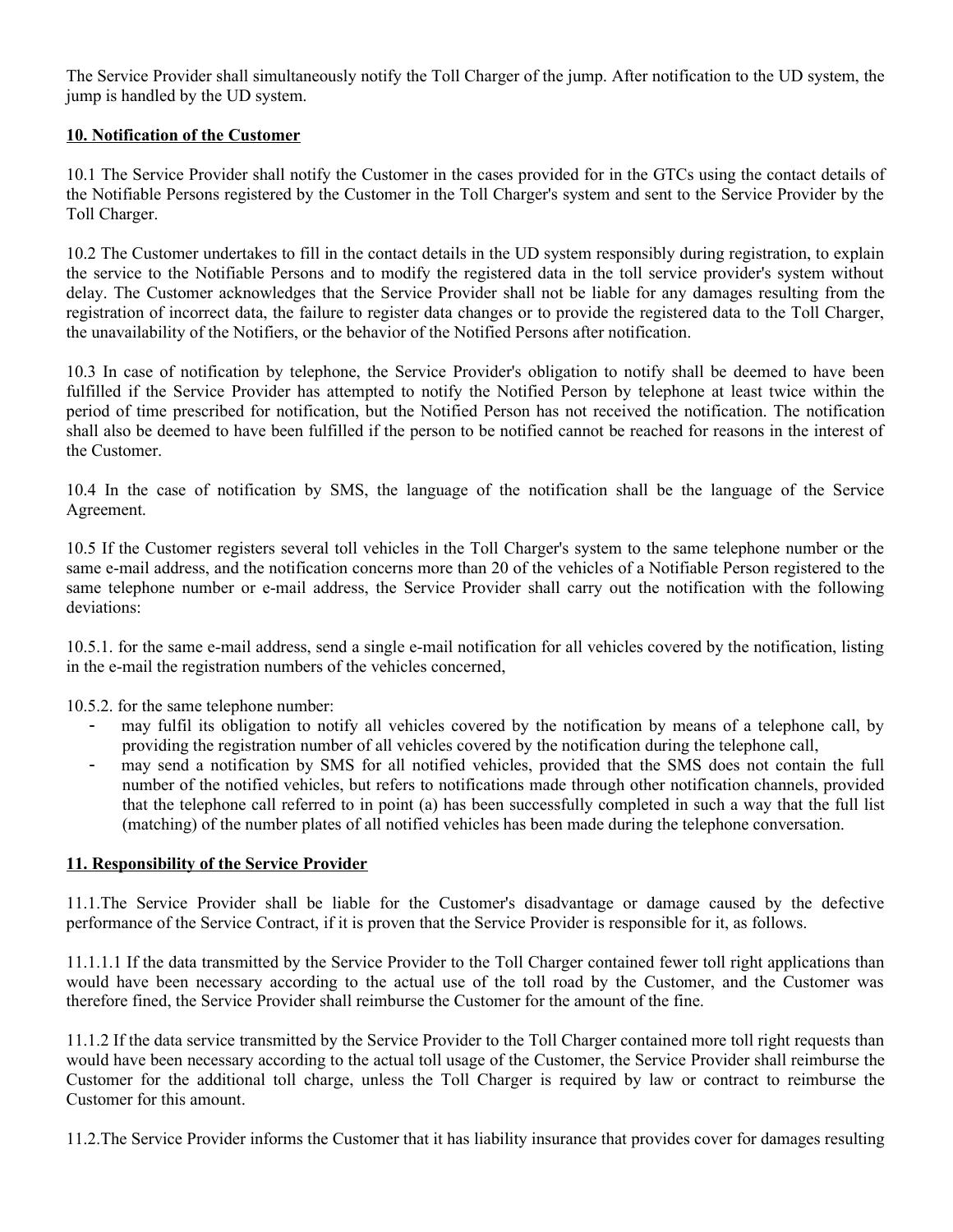from any breach of contract by the Service Provider, in particular for the compensation of the fine according to 11.1.1 and the additional toll according to 11.1.2.

11.3 The Service Provider shall not be liable for unauthorized use of the road during the suspension of the Service Contract (clause 15 of the GTC).

11.4 The Service Provider shall not be liable to compensate for any damages specified in clause 11.1 of the GTC,

- if the operation of the on-board unit is interfered with in a way that restricts or impedes data transmission to the UD system (in particular, if signal transmission is inhibited, prevented or attempted),
- if the harm/damage was caused intentionally or by a criminal act.

11.5 The Customer may submit a claim for compensation to the Service Provider in writing within 30 days of the occurrence of the damage, together with supporting documents, using the contact details indicated in clause 12.2 of the GTC. Failure to meet this deadline shall result in the loss of rights.

## **12. Handling complaints**

12.1.The Service Provider shall investigate customer complaints related to the e-toll registration activities of the Service Provider (in particular, the application for tolling rights, the operation of the related on-board unit) within 5 working days of the notification of the complaint and provide the Customer with a written reply.

The investigation of the complaint may take longer than 5 working days from the date of notification, if the Toll Charger's involvement is necessary to investigate the complaint. In this case, the Service Provider shall forward the complaint to the Toll Charger, who shall inform the Toll Charger of the outcome of its investigation within 5 working days of receipt of the complaint.

12.2 The Customer may submit a complaint in writing or orally using the following contact details:

- postal address: Multi Alarm Co., 7601 Pécs, PO Box 331.
- e-mail address: ugyfelszolgalat@multialarm.hu<br>- phone:  $+36, 1, 216, 05, 05$
- phone: +36 1 216 05 05.

12.3 If the Customer lodges a complaint with the Toll Charger and the Toll Charger forwards the complaint to the Service Provider for handling, the Service Provider shall contact the Customer and handle the complaint in accordance with Clause 12.1 of the GTC.

12.5 The Service Provider shall register the reported complaints and shall keep the main data related to the complaints (status of the case, whether a response was given, the time and manner of the response, etc.).

12.6. In matters not covered herein, the provisions set out in the Service Provider's Complaints Handling Policy shall prevail. The Service Provider's Complaints Handling Policy is available at www.multialarm.hu.

#### **13. Data management**

13.1 By signing the Service Contract, the Customer agrees that the Service Provider may process the data provided by the Customer to the Toll Charger and the Service Provider for the purpose of the e-toll declaration as follows.

13.2 The Service Provider shall record the data transmitted from the on-board device to the remote monitoring centre during the e-toll declaration activity (data containing the vehicle position and the data content of the data service to the Toll Service Provider), as well as telephone conversations with the Service Provider, and shall - with the exception of the provisions of clause 13.3 of the GTCF - retain them for at least two months from the date of recording, but for a maximum period of time specified in the Service Provider's data management information.

13.3 If, during the period of data processing specified in clause 13.2 of the GTC, the Toll Charger notifies the Service Provider that a complaint or dispute is pending, the Service Provider shall keep the data concerned until the Toll Charger's notification of the conclusion of the complaint or dispute.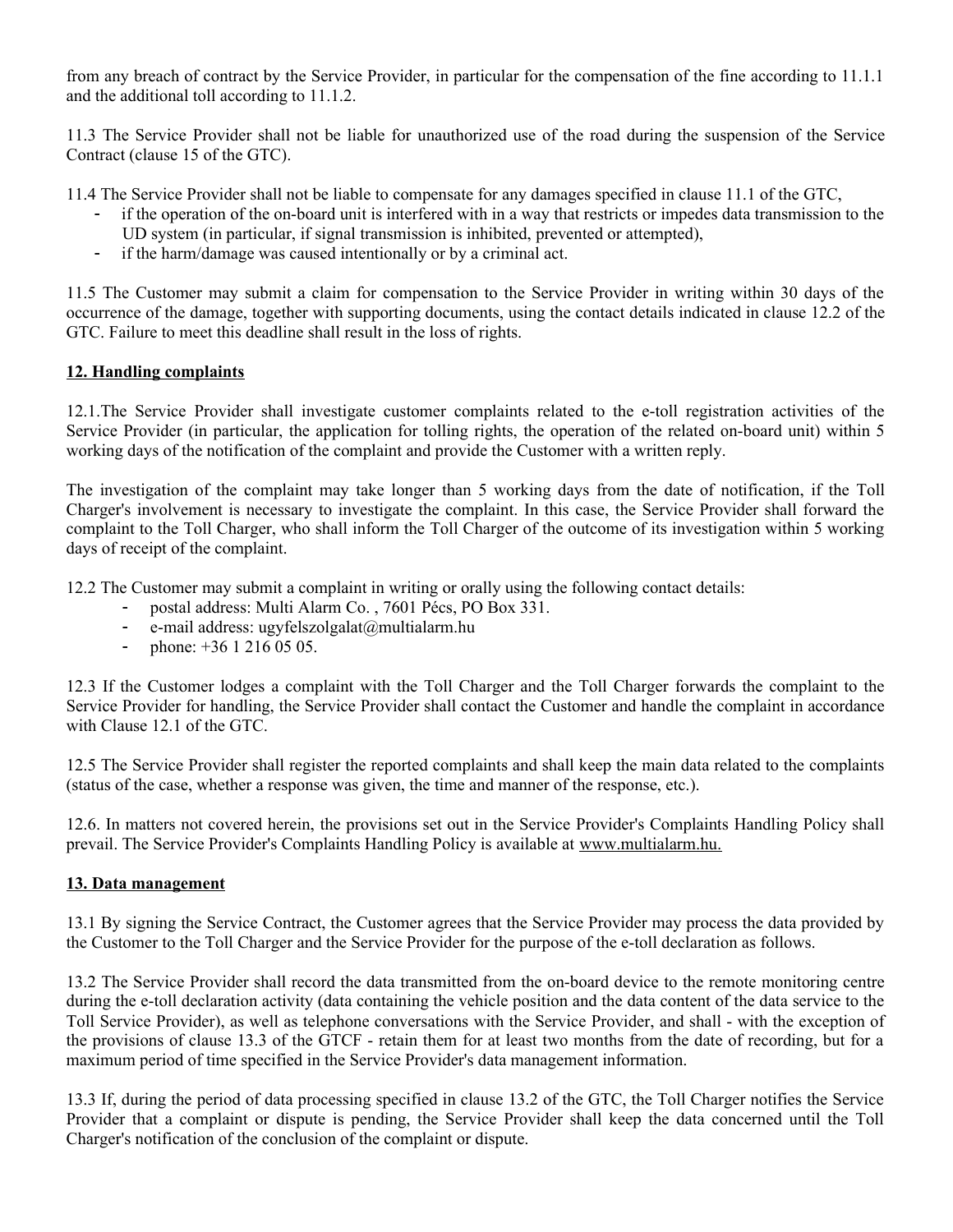13.4 During the period specified in clauses 13.2 and 13.3 of the GTC, the Service Provider shall, at the request of the Toll Charger, provide the Toll Charger with the data stored in its remote monitoring system in the following cases and for the following purposes:

- -the complaint handling procedure carried out by or with the participation of the Toll Charger in order to investigate the merits of the Customer's complaint,
- -a dispute between the Toll Charger and the Customer concerning the payment of tolls, in order to settle such dispute,
- -any other dispute between the Toll Charger and the Customer regarding the right to use the toll, in order to settle the dispute.

13.5.The Service Provider informs the Customer that the Toll Charger and the official supervisory or other body designated by law as auditor are entitled to audit the Service Provider's activities related to e-toll declarations. By signing the Service Contract, the Customer acknowledges that during the audit the auditor is entitled to access the data generated in connection with the Service Provider's activities as a contributor to the declaration (including the identifiers and types of on-board equipment used by the Customer, as well as their technical specifications and data) within the retention period set out in clause 13.2 of the GTC. Beyond this, the Toll Charger is entitled to access the individual service contracts.

13.6 The Parties agree that trade secrets and personal data concerning the Customer shall not prevent the performance and completeness of the audit pursuant to Clause 13.5 of the GTC and the lawfulness of the transfer of data.

13.7 The Service Provider shall process the personal data that it becomes aware of in the course of the performance of the service in accordance with its data management information, which is also available on the website www.multialarm.hu, and in accordance with the legal provisions in force at any given time.

#### **14. Amendment of the GTC**

14.1 The Service Provider is entitled to unilaterally modify these GTC in the following cases:

- changes in the law applicable to the Service Provider or the provision of the service,<br>- any unilateral amendment to the contract made by the Toll Charger if it directl
- any unilateral amendment to the contract made by the Toll Charger, if it directly or indirectly affects the provisions of these GTC,
- a material change in the circumstances of the service which could not have been foreseen at the time the contract was concluded,
- the need for measures to improve the safety or quality of service,
- the technical conditions necessary for the provision of the service change or technical progress so warrants.

14.2. The Service Provider shall publish the unilaterally amended GTC on the website www.multialarm.hu at least 15 days before its entry into force and shall notify its Customers thereof.

14.3 In the event of any amendment to the GTC, the Customer shall be entitled to terminate the Service Contract by giving 15 days' written notice. If an amendment to the GTC enters into force within 15 days of the Customer's notification, the Customer shall be entitled to terminate the Service Contract with effect from the date on which the amendment enters into force.

14.4 After the entry into force of the amendment to the GTC, the Customer's use of the e-toll declaration service shall constitute acceptance of the amendment as an implied acceptance.

#### **15. Suspension/restart by the Toll Charger**

15.1 The Service Contract shall be suspended (suspension of service) in the following cases and for the following period:

- the Toll Charger suspends the Customer's right to use the toll during the period of suspension,
- the on-board equipment of a given toll vehicle is entered by the toll service provider in the register of invalidated on-board equipment in the so-called black list, as long as the on-board equipment is on black list,
- if the Toll Charger suspends the activity of the Service Provider, until the activity is resumed.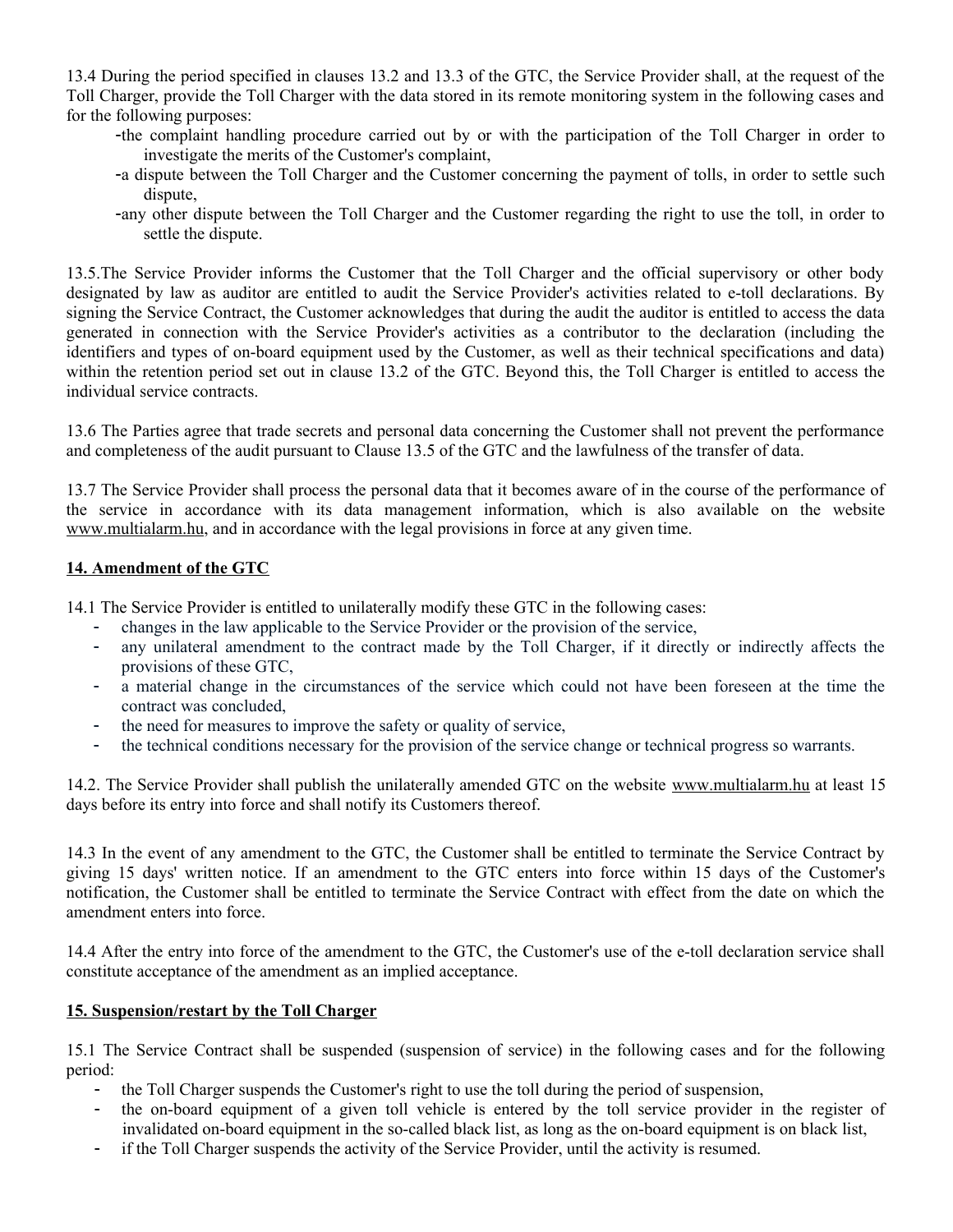15.2 In the event of the suspension of the Service Contract, the Service Contract shall not be terminated, but the Service Provider shall suspend the e-toll declarations to the Toll Charger and the fulfilment of its other obligations as set out in the GTC. If several toll vehicles are subject to toll under the Service Contract and the suspension only affects certain specified toll vehicles, the Service Provider shall fulfil the obligations under the Service Contract for the toll vehicles not subject to the suspension.

15.3 If the Toll Charger suspends the receipt of an e-toll declaration from the Service Provider, the Service Provider shall notify the Notified Person by e-mail, SMS and telephone call at least 2 working days before the suspension takes effect, in order to enable the Notified Person to complete the toll declaration in another way. Notification of the Notified Person by the Service Provider shall be deemed to constitute notification to the Customer and the User.

15.4 If the Service Provider suspends the e-toll declaration, it shall notify the Customer and the Notifiable Person at least 3 working days before the suspension takes effect by e-mail, SMS and telephone call in order to allow the Customer and the Notifiable Person to complete the toll declaration in another way. Notification of the Notified Person by the Service Provider shall be deemed to be notification of the Customer.

The notification includes:

- the fact of suspension of the contract between the Toll Charger and the Service Provider,
- the reason for which, the date from which and the registration number of the vehicle for which the Customer is obliged to change to a relative ticket,
- a warning that failure to purchase a route ticket will result in unauthorized use and possible fines.

15.5 If the e-toll declaration suspended by the Toll Charger is restarted by the Service Provider, the Service Provider shall notify the Customer and the Notifyee of the fact of restart at least 1 day before the restart date, in order to avoid multiple toll payments by the Customer. Notification of the Notified Person by the Service Provider shall be deemed to be notification of the Customer.

15.6 If the Service Provider restarts the e-toll declaration that it has suspended, it shall simultaneously notify the Customer and the Notifyee of this fact.

15.6 Following the notification pursuant to Clause 10.2 or 10.3 of the GTC, the consequences of unauthorized use of the toll road and the additional toll shall be borne by the Customer.

15.7 A force majeure event shall be deemed to be an event beyond the control of the Parties which cannot be avoided. Neither Party shall be liable for non-performance, defective performance or delay in performance of the Service Contract if caused by a Force Majeure Event.

#### **16. Termination of the Service Contract**

16.1.1. The Service Contract shall be terminated

- by mutual agreement of the Parties, on a date to be determined by the Parties,
- ordinary termination by the Customer  $(16.2.1.)$
- by ordinary termination of the Service Provider's contract (16.2.2.)
- by immediate termination by the Customer
- by terminating the Service Provider with immediate effect
- in the event of an amendment to the GTC, by written notice of termination given by the Customer to the Service Provider on the 15th day following the notification of the amendment, or on the day of entry into force of the amendment if less than 15 days,
- by immediate termination by the Customer (16.2.3.),
- the date of termination of the UD scheme, the date of termination of the UD scheme,
- if the contract between the Toll Charger and the Service Provider as a declaration intermediary is terminated for any reason, on the date of termination of the contract,
- the death of a natural person Client, legal person, legal entity or unincorporated organization without legal personality,
- the Toll Charger shall notify the Service Provider of the successful completion of the cancellation process of the registration in the UD system.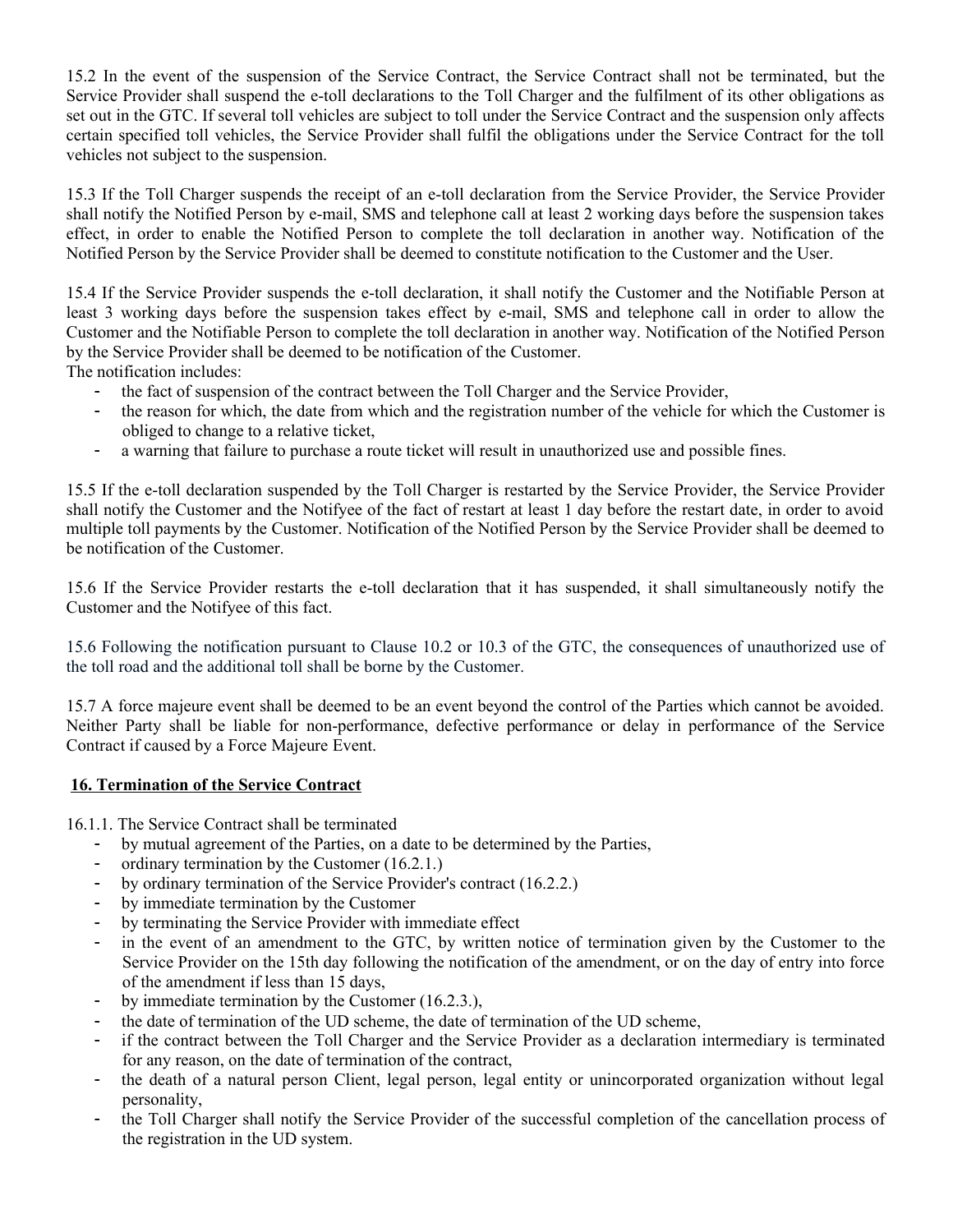## **16.2. Termination of a service contract**

16.2.1 The Customer may terminate a Service Contract of indefinite duration without giving any reason by written notice to the Service Provider.

If the Client does not specify the date of termination in his declaration, or if the date specified by the Client in the termination notice is earlier than the date of processing, the termination shall take effect on the date of completion of processing.

The Service Provider will start processing the termination no later than 24 hours of the working day following the day of receipt. The service shall be terminated upon completion of processing, but no later than 24 hours on the 3rd day following the start of processing.

16.2.2.2 The Service Provider may terminate the Service Agreement without giving any reason by written notice to the Customer, giving 30 days' notice. The period of notice shall begin on the day following the day on which the notice of termination is given. If the Service Provider terminates the contract by giving notice of termination, it shall notify the Notified Party and the Toll Charger 15 days before the date of termination. Notification of the Notified Person by the Supplier shall be deemed to be notification of the Customer.

16.2.3.The Customer may terminate the Service Contract with immediate effect if the Service Provider seriously breaches its obligations under the Service Contract through no fault of its own.

16.2.4. The Service Provider is entitled to terminate the Service Contract with immediate effect if the Customer has an overdue debt to the Service Provider for any reason that is more than 30 days overdue and the Service Provider has given the Customer a prior written notice to perform and the Customer has not performed despite the notice. If the Service Provider terminates the contract with immediate effect, it shall notify the Notified Party and the Toll Charger 1 hour before the date of termination.

## **16.3 Procedure in the event of termination of the Service Contract**

16.3.1 If the Service Contract is terminated for any reason, except for clause 16.1.1. c) e) h) of the GTC, the Service Provider shall notify the Notified Person of the fact and date of termination and the registration number of the vehicle(s) concerned at least 5 hours before the termination of the contract. Notification of the Notified Person by the Service Provider shall be deemed to constitute notification to the Customer and the User.

As of the date of termination of the Service Contract, the Customer is obliged to arrange for the acquisition of the right to use the toll by other means (by purchasing a relative ticket, by using another toll collection agent).

16.3.2 If the contract between the Toll Charger and the Service Provider as a contributor to the declaration is terminated for any reason, the Service Provider shall notify the Notified Person at least 3 working days before the termination. The means of notification to the Notified Person shall in all cases be by e-mail, SMS and telephone call. Notification by the Service Provider to the Notified Person shall be deemed to be notification to the Customer.

The notification includes:

- the termination of the contract between the Toll Charger and the Service Provider,
- the reason, the date from which the Customer is obliged to change to a relative ticket for which number plate vehicle.
- a warning that failure to purchase a route ticket will result in unauthorized use and possible fines.

In the case of GTC 16.2.2. and 16.2.4. the notification sent by the Service Provider shall also include

- the OBUID identifier
- the reason for the termination
- and the starting date of the termination.